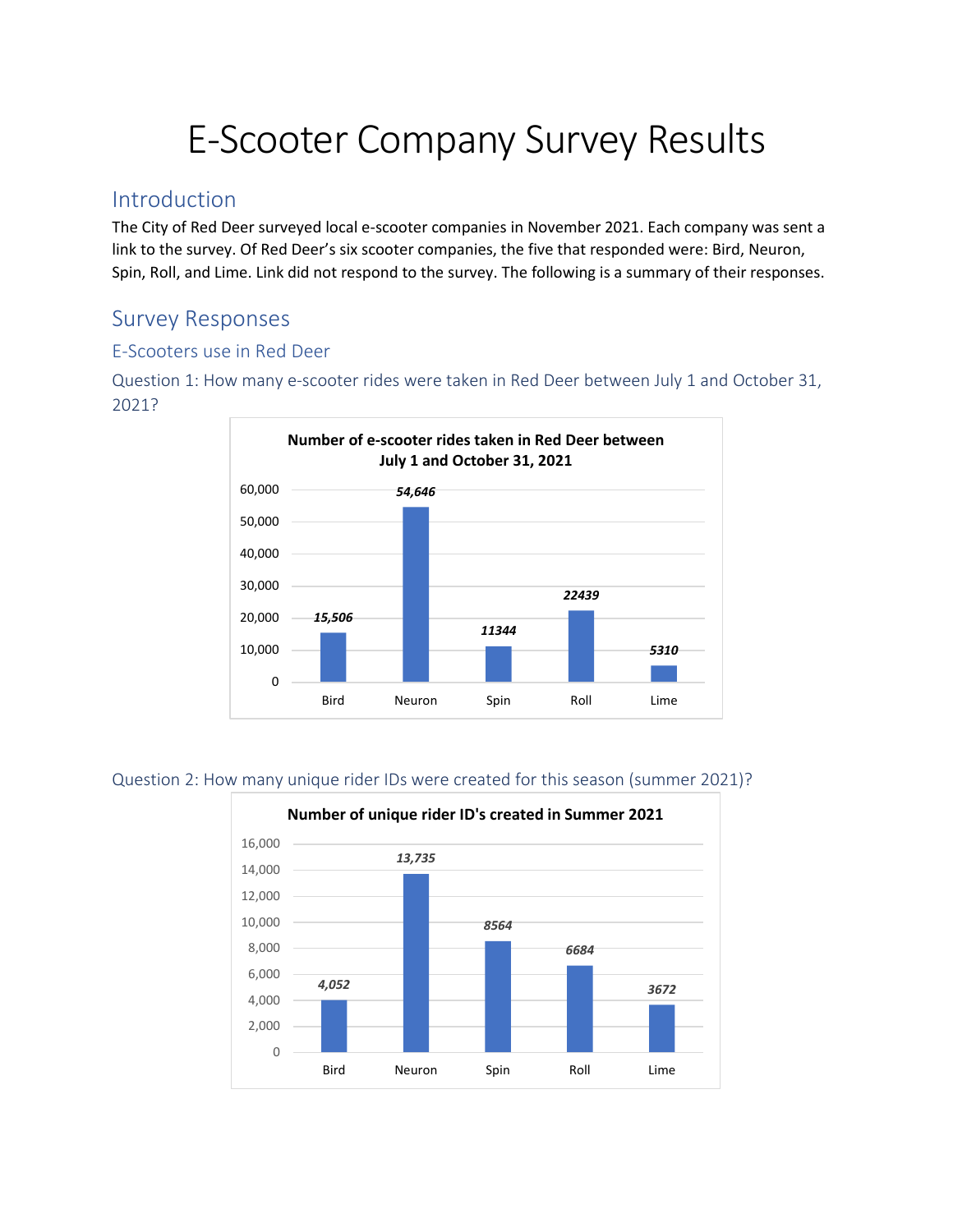

# Question 3: What was the average distance users travelled?

Question 4: What was the average ride time? (In minutes)

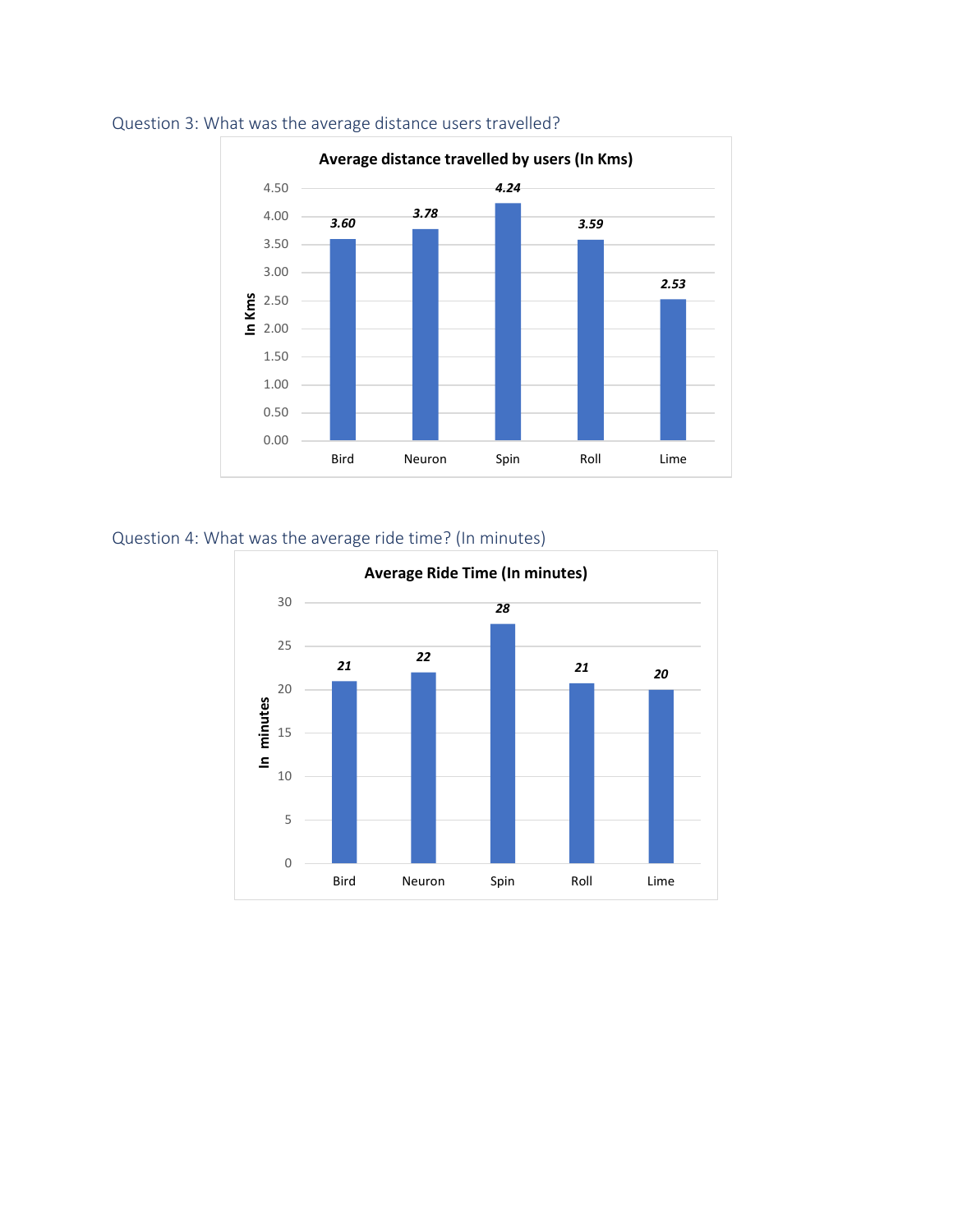

Question 5: What were the top 10 pick-up and drop off locations? Please list them all below.

\*\* This is an approximation based on rankings- it is for estimation only.

# Concerns with E-scooters

Question 7: What were the top three topics of complaints you received? (i.e. parking, speed, costs, availability, maintenance, etc.)

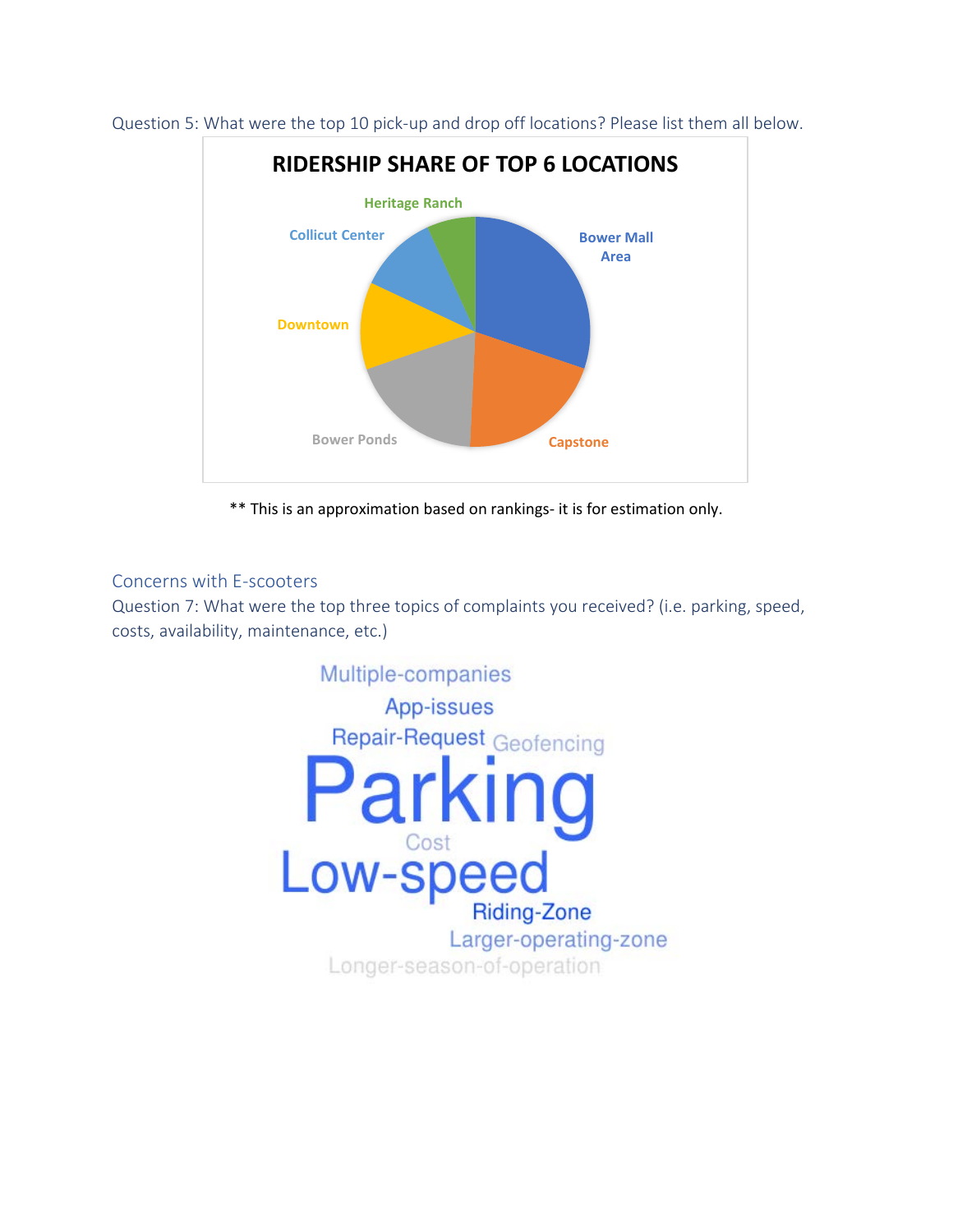Question 9: How many injuries were reported to you due to e-scooter use in Red Deer this season?



Question 10: What kinds of injuries were reported to you?

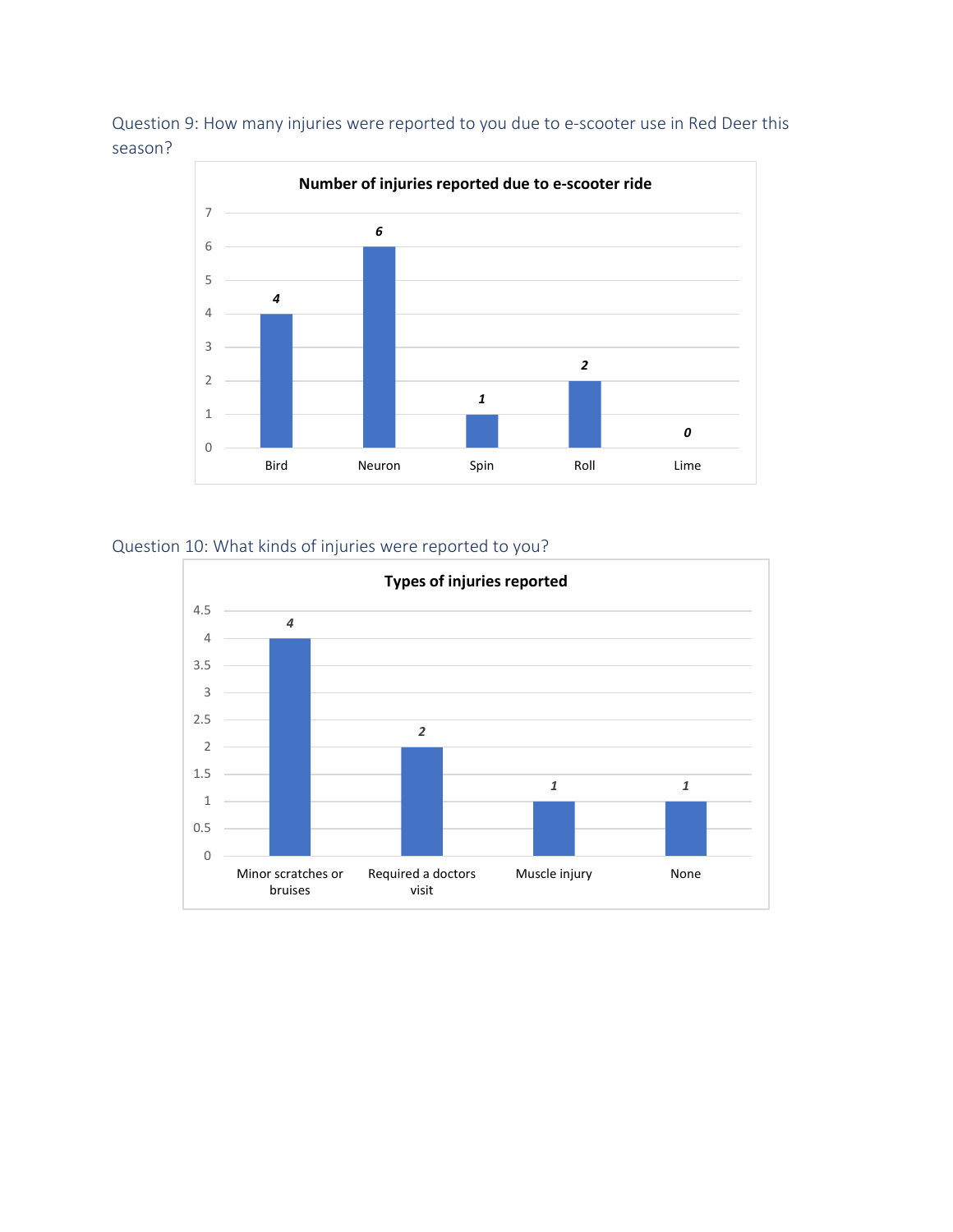#### Perception on E-scooter rules

Question 11: The maximum speed for e-scooters is 20 km/hour in most areas, with some restricted zones at 10 km/hour. What do you think about these permitted speeds?





#### Question 13: What is the minimum age for riders in other municipalities you operate in?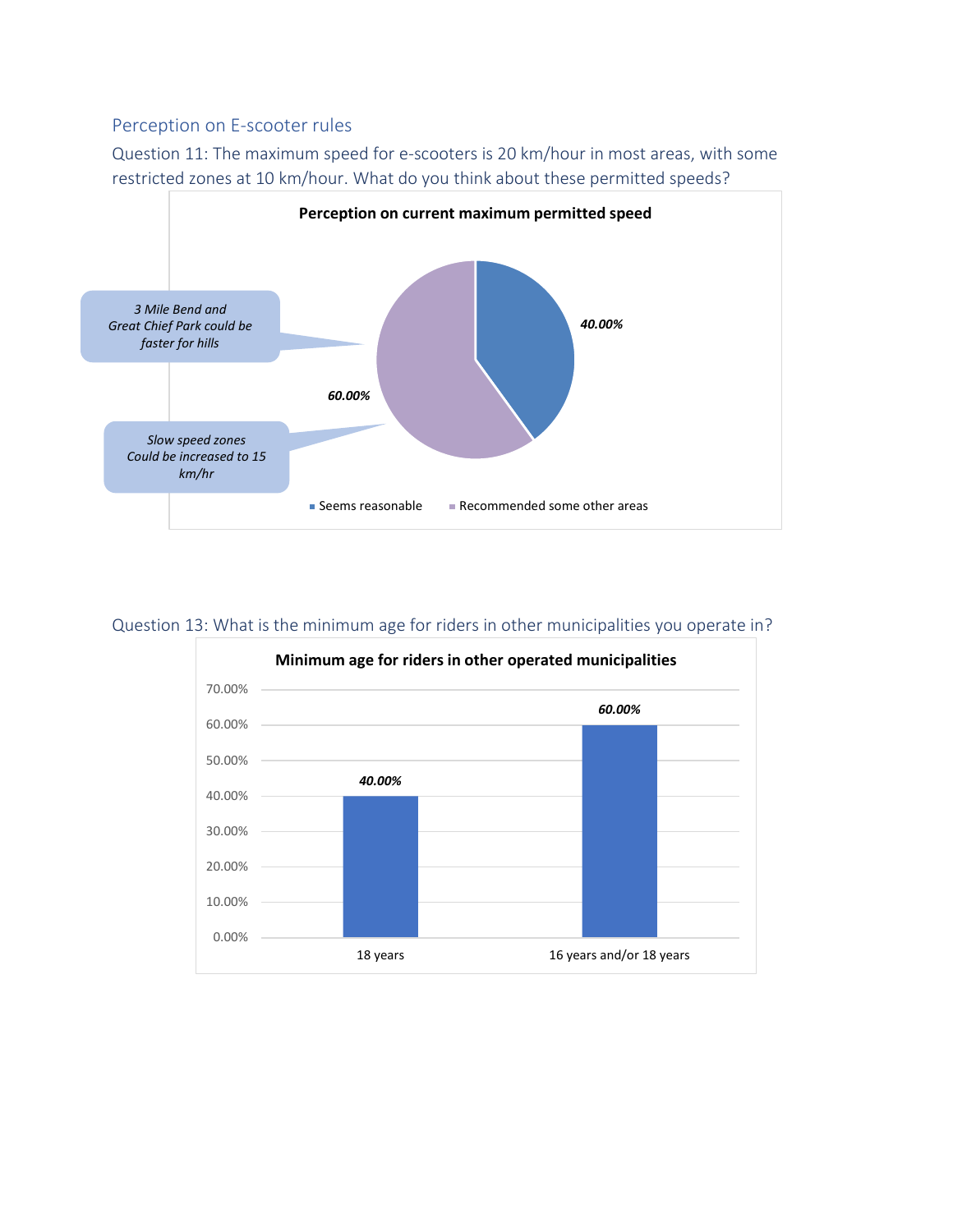Practices with E-scooters

Question 12: Did you at any time witness a rider: riding underage, riding without a helmet, double riding. If yes - what did you do about it?



#### **If you any time witnessed a rider: riding underage, riding without a helmet, double riding, what did you do about it?**

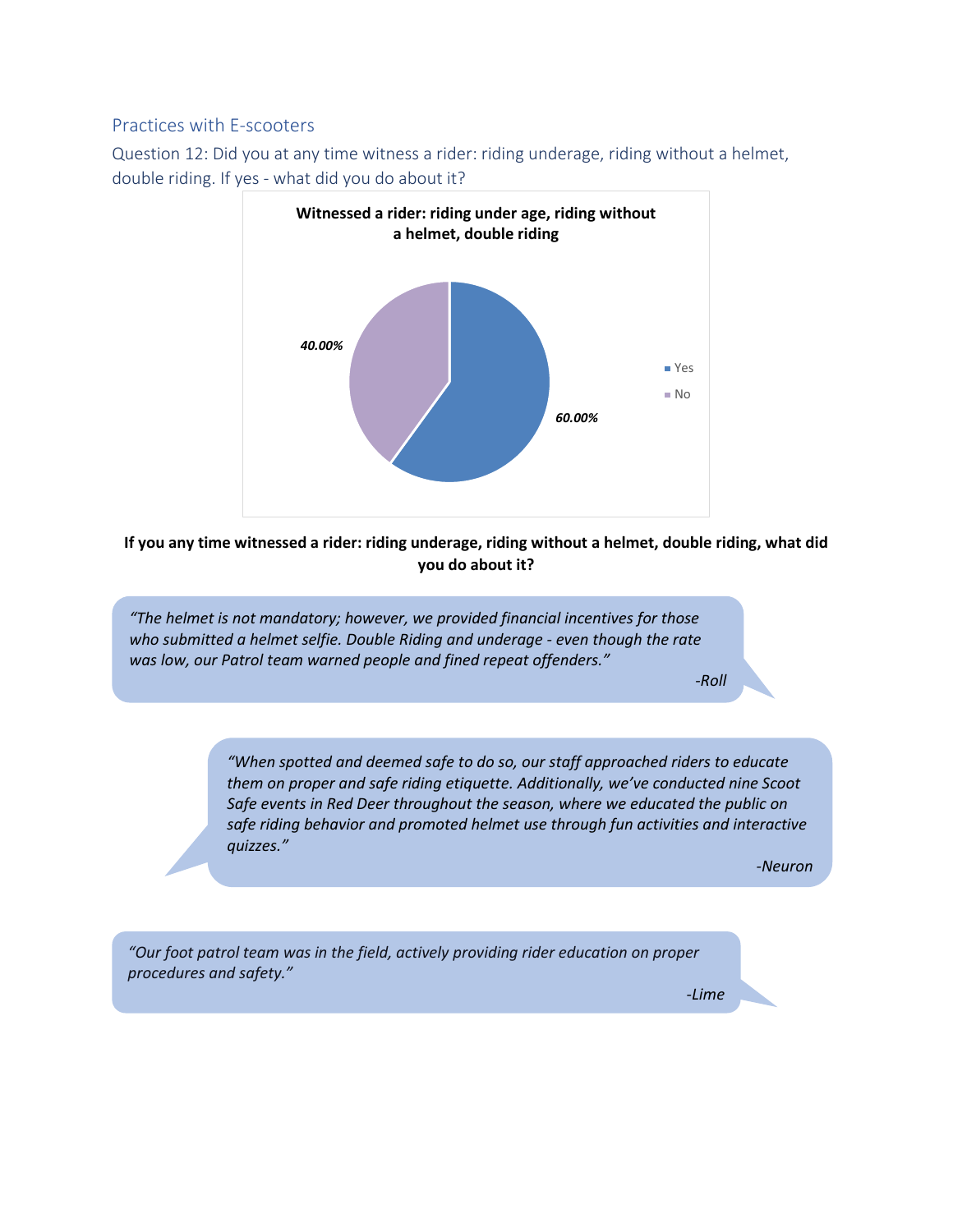## E-scooter's subsidized rates and utilization

Question 14: What kinds of subsidized rate offerings did you offer Red Deer residents this season?



## Question 15: How many people took advantage of subsidized rate offerings?